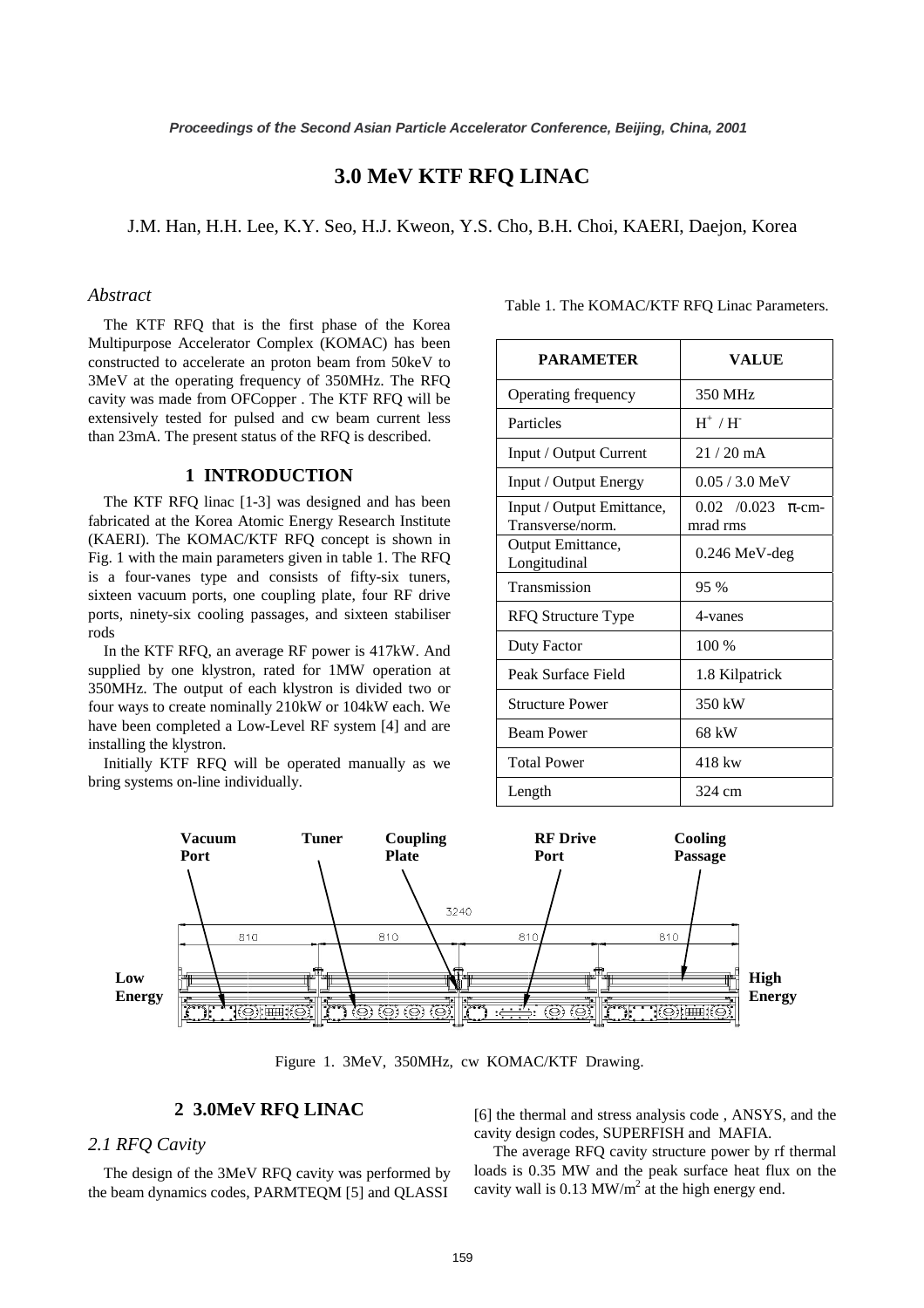

Figure 2. Fabricated RFQ cavity.

In order to remove this heat, we consider 24 longitudinal coolant passages in each of the sections. In the design of the coolant passages, we considered the thermal behaviour of the vane during CW operation, the efficiency of cooling and fabricating cost. The temperature of the coolants on the cavity wall varies to maintain the cavity on the resonance frequency.

The RFQ cavity was machined into OFH-Copper and was integrated from four separate 81cm-long sections which was fabricated by vacuum furnace brazing. Fig.2 shows the RFQ cavity which is testing a electrical characteristics. From the electrical test for the RFQ cavity with a coupling plate and stabilizer rods, the frequency of the operation mode without a tuning is 349.4 MHz and after a tuning one is 350.0 MHz.

### *2.2 RF System*

 The total power simulated is 418kW, including beam loading and power dissipation by a cavity wall, when an additional 50% of the power is allowed as the difference between the theoretical model of the RFQ and the real device built. This power is delivered by a single klystron, capable of 1MW. The 350MHz klystron and RF windows were supplied by Thomson Co. Ltd at this year. Fig. 3 shows the 1MW klystron.



Figure 3. 1MW Klystron.

The power is coupled in the cavity with a set of four coupling loops. Each port will therefore carry an average rf power of 120kW.

 RF feed is in the third section. In order to supply the RF power in the RFQ, we studied two types of the input RF couplers which one is a coaxial-type and the other is an iris-type. The coaxial-type RF coupler fabricated is shown in Fig.4. When the RFQ cavity and the input coupler is matched, the S-parameter calculated is 0.008 and VSWR is 1.02:1. Coaxial-type input RF coupler has been fabricated with OFH-Copper. Inner conductor of the coaxial line has cooling channel. The input coupler has a structure that the coupling loop can be rotatable to adjust the coupling coefficient to the RFQ cavity. Helicoflex RF seal is inserted between the RF drive ports and the input coupler to avoid the RF current flow on a vacuum flange surface and to tight a vacuum leak.



Figure 4. RF input coupler.

Low level RF (LLRF) system constructed include the RF reference, resonance control of the RFQ cavity, klystron control, interlocks, and feedback loop, as shown in Fig. 5. The main function of the LLRF system is to control RF fields in the RFQ cavity and maintain field stability in the range of  $\pm 1.0\%$  peak to peak amplitude and  $\pm 1.4^\circ$  peak to peak phase. All RF feedbacks loops will use baseband In-phase and Quadrature techniques. Maximum output power of the LLRF system is 200W. The software control of the LLRF system performs with LabVIEW.